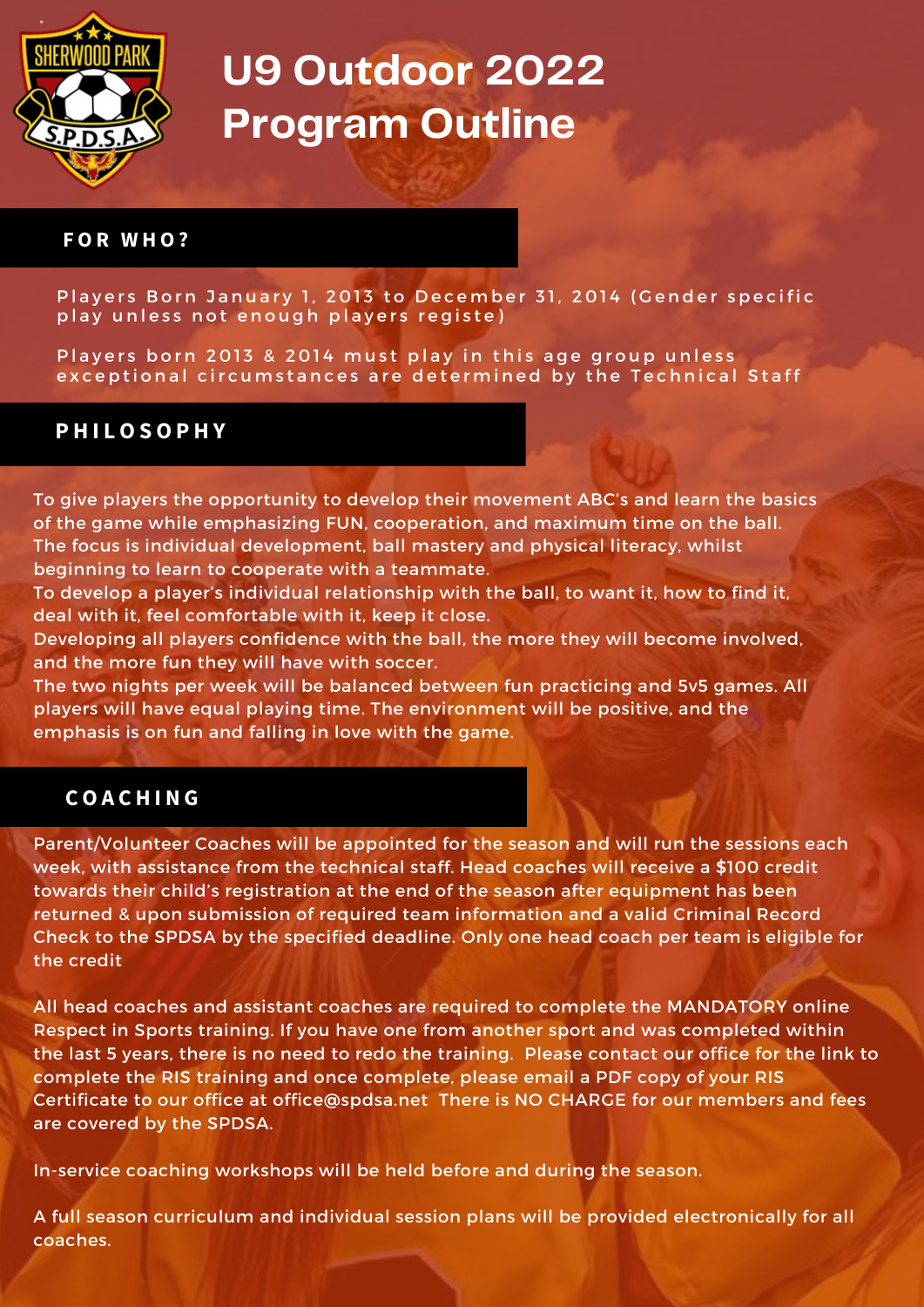

## **C O A C H I N G C O N T .**

The best qualities for a coach of this age player are:

- Patience.
- Good humor.
- Clearly understand the capabilities and limitations of this age and appreciate the power of learning by watching.
- Ability to demonstrate basic ball mastery skills.

A weekly session will be led by a Master Coach from the SPDSA Technical Department. The other weekly session will be volunteer coach led (session plans will be provided)

Planting the seed of passion for soccer is the most important goal in this age group. All players must be active during activities and equal amounts of playing time given during activities and games

### **P R O G R A M S T R U C T U R E**

The Master Coach led Program is structured following the Canada Soccer and FIFA Preferred Training Model. In this approach, each training session is built around 4 activity station's that the players move through at regular intervals.

The 4 stations focus on, Fundamental Movement/Coordination, Soccer Technique, 1v1 games, and Small Sided Games. Addressing all 4 of these at each session will help develop well-rounded young players with a foundation in physical literacy, solid soccer skills and, ideally, an enduring love for the game.

Each session is 60 minutes in length

There are 3, 10-minute stations (Fundamental Movement/Coordination, Soccer Technique, and 1v1 games)

Followed by 1, 30-minute station (5v5 games)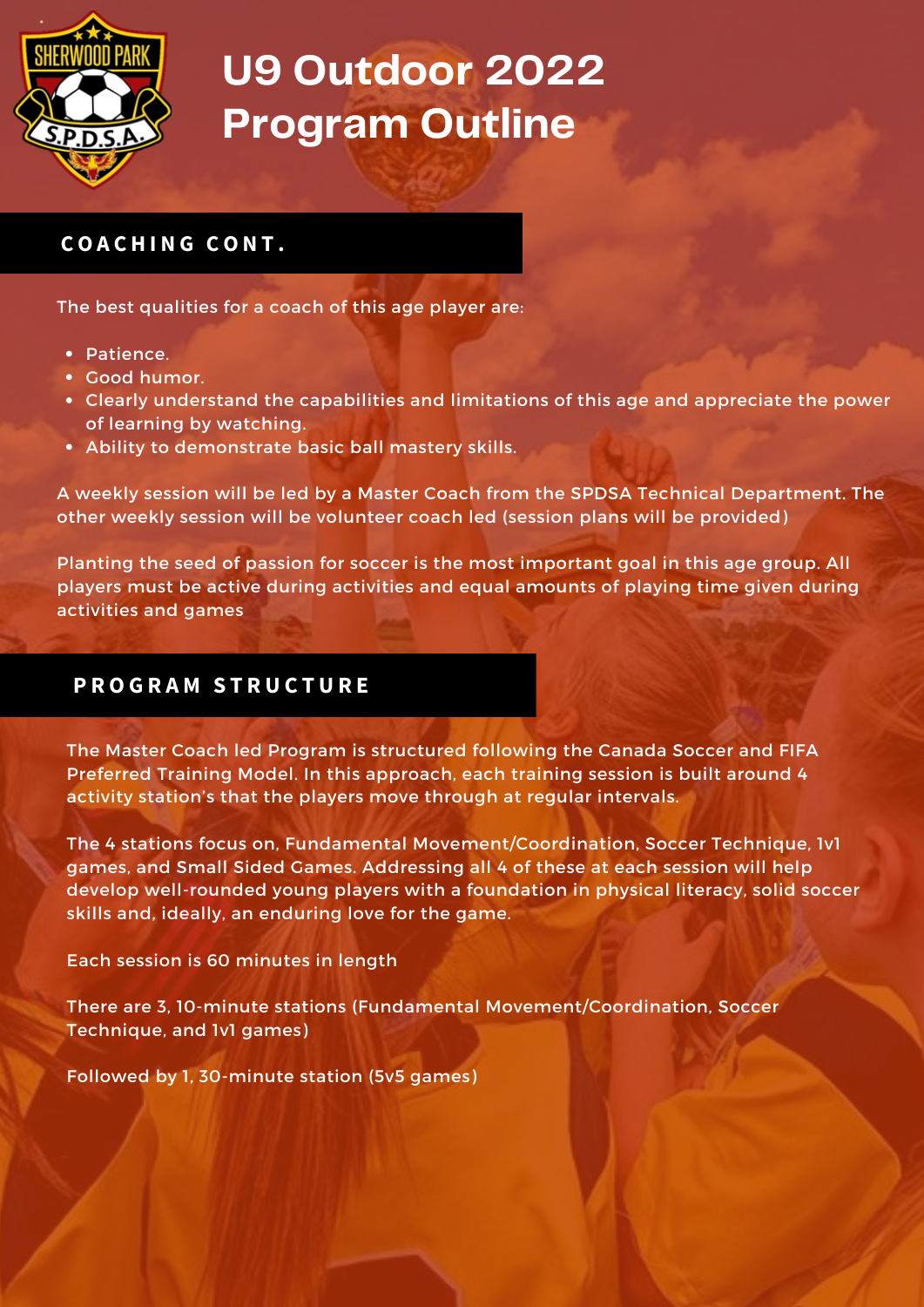

### $F$ **IELD SET UP**

Two teams share a game field, using half each for the first three activities. They then use the whole field for the 5v5 game (play against each other).

Use Pugg goals as nets. Mark the field with cones if the field isn't lined.

Size 4 soccer ball only.

Game management No scores to be kept. Equal playing time for all players.

When the ball goes out of bounds, restart with a pass-in or dribble in (NO THROW INS).

No emphasis on team concepts or positions. Players should be encouraged to not fear having the ball, to be creative and to take chances.

Don't punish mistakes. Don't play safe. Don't make winning the key.

### **F R I E N D R E Q U E S T S**

- We do not allow full or partial teams to register.
- One reciprocal friend request per player may be submitted upon registration.
	- While we do our best to accommodate player requests, they are not guaranteed. The top priority at the start of the season is to create balanced teams for each age group. Requests that prevent this from being achieved will not be accommodated.
	- <sup>o</sup> If more than one friend is requested, only the first name listed will be considered.
	- Players cannot request coaches. No exceptions.
- Volunteer coaches will have their own child on their team.
- We cannot switch children to a different team once formed due to the many moving parts and many special requests.
- Two coaches wishing to coach together will be permitted. However, no friend requests will be honoured, and the co-coach request will be considered the player request.
- Friend Requests submitted after the Regular Registration deadline will not be honoured.